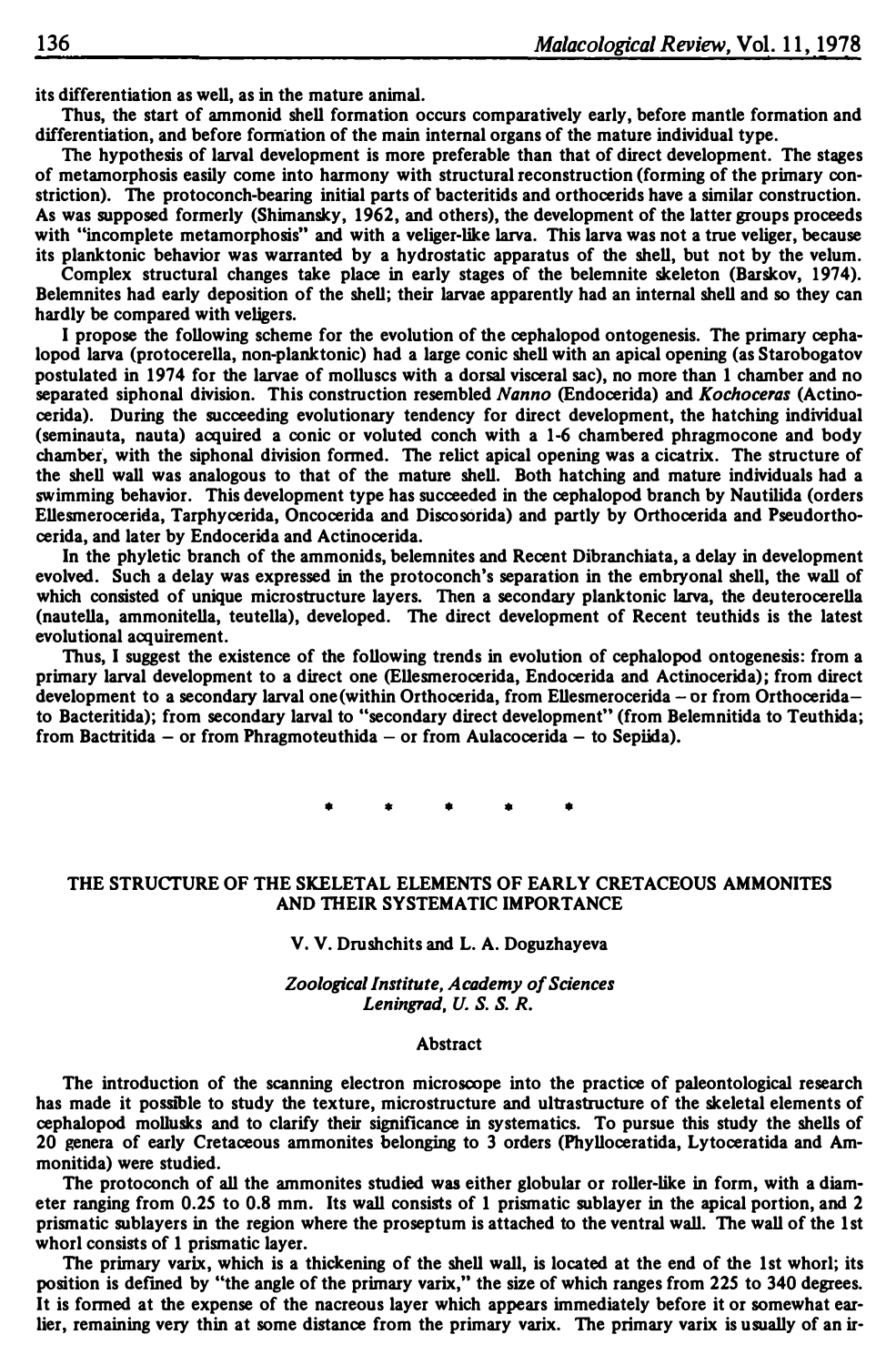*belinia* **sp. In regard to the trematodes, metacercariae of didymozoids (type** *Torticaecum;* **12.5%),** *Hirudinella ventricosa* **(1.05%) and a single mature didymozoid trematoda (0.09%) were found.** 

**An analysis of the species composition of helrninths from ommastrephids has revealed 2 helminth**coenoses, coastal and oceanic. The main coastal forms are *Anisakis* sp.  $1_1$ , *Phyllobothrium* sp.  $1_2$ , *Dinobothrium* **sp. and** *Scolex pleuronectis.* **The main oceanic forms are** *Tentacularia coryphaenae, Nybelinia yamagutii, Phyllobothrium* **sp. 11,** *Anisakis* **sp. 12,** *Porrocaecum* **sp. and metacercariae of the Didymozoidae. Such distinct differences in the species composition of the above helrninthcoenoses refer not only to ommastrephids, but are a reflection of coastal and oceanic biocoenoses existing in the ocean.** 

**A great specific variety of the helrninths, and rather high indices of extensity and intensity of infection in the oceanic ommastrephids, are stipulated by their high ecological valence, as compared to the coastal representatives of this family.** 

**The intraspecies and local variability in squid infection depends on the presence or absence of masses of parasites of ommastrephids, definitive hosts of helrninths, and lastly on the historically formed trophic relations of the squid in a given region.** 

**All helrninths found in ommastrephids possess a wide specificify, and use for the same developmental stages many species of teleost fishes as intermediate hosts. The ancestors of ommastrephids "conquered" recent ecological niches on account of this or that group of teleost fishes, and acquired their helrninths. Thus, the helrninth fauna of ommastrephids is secondary in character and consists of typical "fish" forms .** 

• • • • •

# **STRUCTURE OF THE SHELL AND EVOLUTION OF ONTOGENESIS IN THE CEPHALOPODA**

#### **I. S. Barskov**

### *Moscow State University, Moscow, U.S. S. R.*

### **Abstract**

**Unlike other molluscs, Recent cephalopods have no larval stages in their development. The shelled forms (e.g.,** *Nautilus, Sepia* **and** *Spirula)* **have no morphological and structural differences in their embryonic and postembryonic skeletons (except in size and some allometric growth patterns). The embryonic shell seems to be secreted not only by the shell gland, but also by the mantle, the differentiation of which was identical to that of mature forms. The initiation of the secretion of the embryonic shell has been shifted to comparatively later stages of embryonic development. The fossil cephalopods, which were connected with the phyletic branch which evolved into the Recent Tetrabranchia, have the embryonic shell structure principally like that of Recent** *Nautilus.* **Thus, direct development with comparatively late embryonic formation of skeleton is an early evolutionary acquirement, and it may be the primary type of ontogenesis in this branch. There are great structural differences in the initial parts of the shell of fossil cephalopods which are related to the ancestors of the Recent Dibranchia. These differences are, for example, a known morphological and structural feature of the 1st whorl of ammonids and the initial part of belemnites', orthocerids' and bacteritids' shells.** 

**There are opposite views on ammonid development, i.e., from a direct one to development with several larval stages and metamorphosis. These differences are caused by a different interpretation of the boundary between embryonic and postembryonic parts of the shell. Three possible variants of the place of this boundary have been presented: at the end of the protoconch (Erben, 1964, and others); at the end of the 1st whorl, excluding the primary ("nepionic") constriction (Drushitz, 1958, and others); and atthe end of the 1st whorl, including the primary constriction (Ivanov, 1971; Kulicki, 1974).** 

**The principal problem lies not in the position of the embryonic shell boundary, but in the explanation of the existing structural reconstructions. In the initial part of the ammonid shell, it is possible to distinguish 4 morphologically and structurally different regions, which correspond to 4 stages of early ontogenesis: 1) protoconch formation, 2) formation of the 1st whorl, 3) primary constriction formation, and 4) formation of the 2nd and the following whorls. The structural reconstructions occur between the 2nd and the 3rd, and the 3rd and 4th stages.** 

**Thus, the existence of structural changes shows that physiological mechanisms responsible for secreting the shell have undergone changes. Structural monotony of the protoconch and 1 st whorl layers shows their secretion to be produced not by differentiated epithelium but rather by the shell gland (or by the primary mantle rollet as in the case of the veljger). The existence of nacreous layers in the primary constriction and in the shell wall of the following whorls testifies to the appearance of the mantle and to**